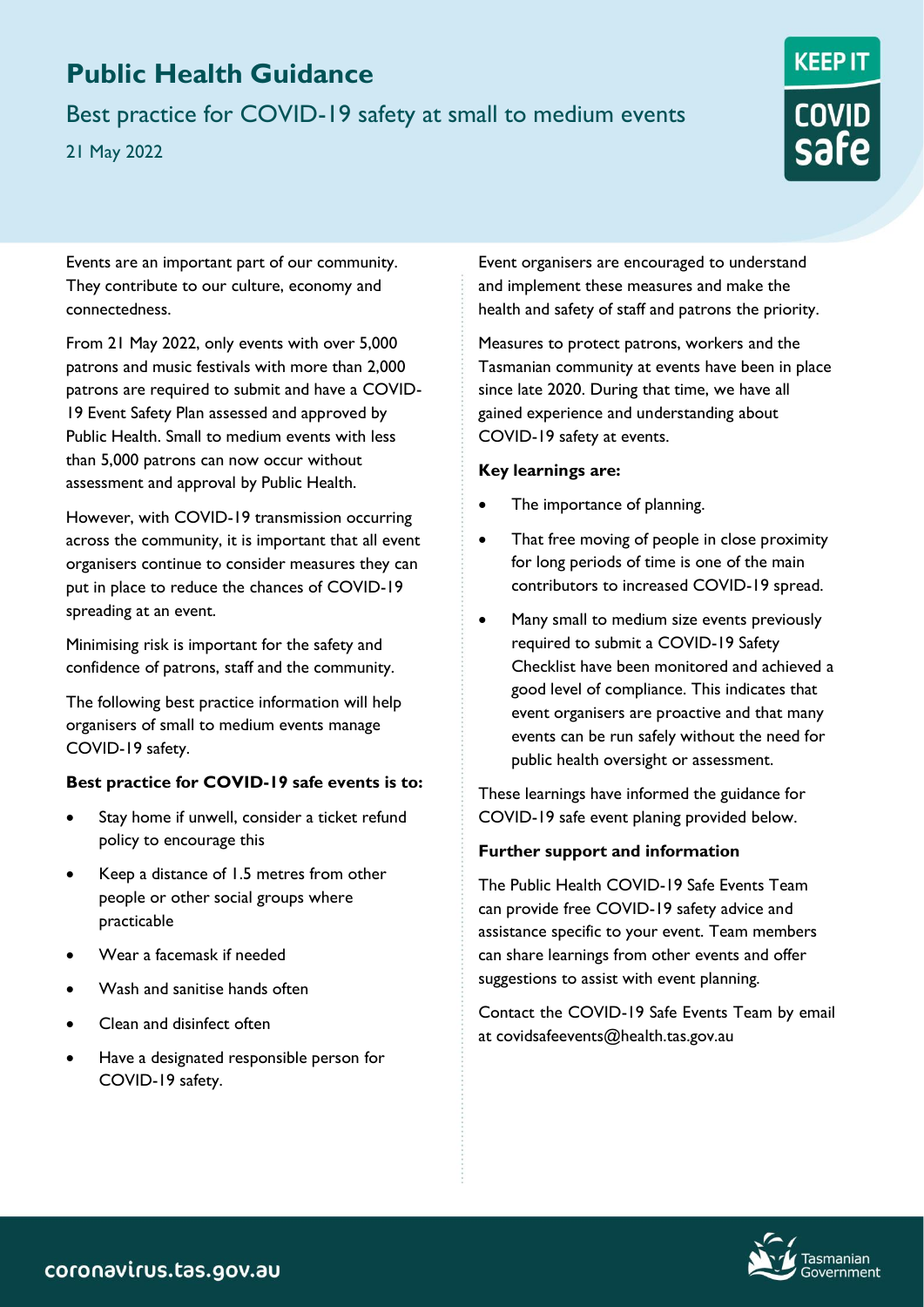| <b>COMMUNICATION AND MESSAGING</b> |                                                                                                                                                                                                                               |  |
|------------------------------------|-------------------------------------------------------------------------------------------------------------------------------------------------------------------------------------------------------------------------------|--|
| <b>KEY ACTIONS</b>                 | <b>WAYS TO REDUCE RISK</b>                                                                                                                                                                                                    |  |
| COVID-19 safe                      | Messages for patrons are:                                                                                                                                                                                                     |  |
| messages                           | Stay home if you are unwell or are required to isolate.<br>$\bullet$                                                                                                                                                          |  |
|                                    | If you become unwell at the event, please put on a face mask and leave the<br>$\bullet$<br>event immediately.                                                                                                                 |  |
|                                    | Keep a distance of 1.5 metres from other people or social groups where<br>practicable.                                                                                                                                        |  |
|                                    | Wash and sanitise your hands regularly.<br>$\bullet$                                                                                                                                                                          |  |
|                                    | Wear a facemask if you develop symptoms during the event, when you<br>$\bullet$<br>cannot keep distance from others and if you are at risk of severe illness from<br>COVID-19.                                                |  |
| Communication<br>before the event  | Provide information to patrons before the event about the COVID-19 safe<br>behaviours you expect patrons to follow. For example, add information to your<br>website, social media pages, advertisements and/or tickets.       |  |
|                                    | For more information visit Keep it COVID safe resources   Coronavirus disease<br>$(COVID-19)$                                                                                                                                 |  |
| Communication<br>during the event  | Positive and regular messaging during the event can help patrons to follow<br>COVID-19 safe behaviours. Messages can be targeted to an audience and may be<br>pre-scripted, pre-recorded or reactive to situations as needed. |  |
|                                    | What works well:                                                                                                                                                                                                              |  |
|                                    | Signage that is clear, large in size (A3 or larger), waterproof and displayed in<br>prominent locations such as the entry, food, bar and focal areas.                                                                         |  |
|                                    | Signage that begins in the car park - that helps to set the expectations from<br>the start.                                                                                                                                   |  |
|                                    | Active, friendly event staff or volunteers who can interact with patrons at<br>entry points or where queuing is likely.                                                                                                       |  |
|                                    | Reminders over your sound system by your MC or another person;<br>٠<br>performers are often influential in delivering safety messages.                                                                                        |  |
|                                    | Large screens located where most patrons can view them, this is<br>particularly useful at sport stadiums and music concerts.                                                                                                  |  |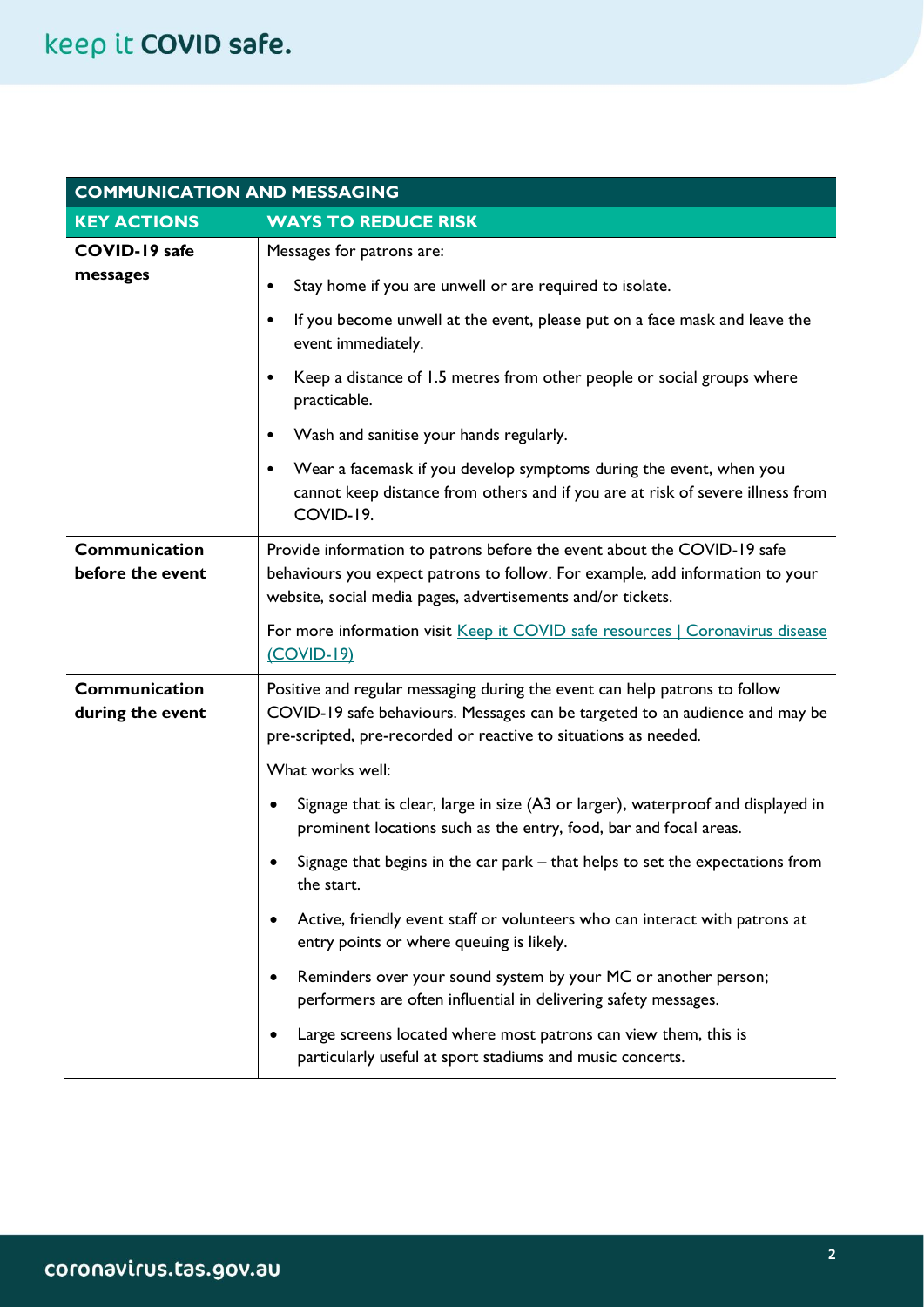| <b>MANAGING PATRONS</b>                 |                                                                                                                                                                                                                                                                                                                                                                                                                                  |
|-----------------------------------------|----------------------------------------------------------------------------------------------------------------------------------------------------------------------------------------------------------------------------------------------------------------------------------------------------------------------------------------------------------------------------------------------------------------------------------|
| <b>KEY ACTIONS</b>                      | <b>WAYS TO REDUCE RISK</b>                                                                                                                                                                                                                                                                                                                                                                                                       |
| <b>Use of facemasks</b>                 | Facemasks should be encouraged in situations where patrons cannot<br>physically distance and by any person that develops symptoms during the<br>event. Encouraging use of face masks is also a reminder to patrons that the<br>event organiser takes COVID-19 safety seriously.                                                                                                                                                  |
|                                         | Have a supply of face masks available should patrons require them.<br>$\bullet$                                                                                                                                                                                                                                                                                                                                                  |
|                                         | Consider facemask policies for staff, particularly those in customer-<br>$\bullet$<br>facing roles and for those that are likely to be interacting with<br>vulnerable members of the community.                                                                                                                                                                                                                                  |
|                                         | Promote and support use of facemaks in pre-event messaging.<br>$\bullet$                                                                                                                                                                                                                                                                                                                                                         |
| <b>High risk activities</b>             | Understand and manage activities that may impact on a person's ability to<br>keep physical distance. Dancing and alcohol consumption are key risk<br>factors. Consider reducing the duration of the event or serve alcohol for<br>shorter periods of time.                                                                                                                                                                       |
|                                         | Camping at events increases COVID-19 risk as patrons are likely to share<br>living, food preparation and sanitary facilities for extended periods of time.<br>Event camping works well where there is space to spread out. Providing<br>security or designated staff to monitor and encourage COVID-19 safe<br>practices is also helpful. For more information refer to the Guidance Note<br>for COVID-19 safe camping at events |
| <b>Maintaining physical</b><br>distance | The more space between people, the harder it is for viruses to spread.<br>However, the denser a crowd, the harder it is for people to maintain a<br>physical distance from each other.                                                                                                                                                                                                                                           |
|                                         | It is highly recommended to maintain a distance of at least 1.5 metres from<br>other people or social groups.                                                                                                                                                                                                                                                                                                                    |
|                                         | Ways to help people maintain physical distance are:                                                                                                                                                                                                                                                                                                                                                                              |
|                                         | Use clear visual markings such as posters, ground markings or barriers<br>$\bullet$<br>to guide people where to stand and what direction to travel in.                                                                                                                                                                                                                                                                           |
|                                         | Consider the layout of entry and exit points, walkways, toilets, food<br>$\bullet$<br>and drink and bag checking areas.                                                                                                                                                                                                                                                                                                          |
|                                         | Provide verbal reminders over the sound system.<br>$\bullet$                                                                                                                                                                                                                                                                                                                                                                     |
|                                         | Use visual reminders displayed on big screens or posters.<br>$\bullet$                                                                                                                                                                                                                                                                                                                                                           |
|                                         | Have staff or volunteers designated to monitor patron COVID-19 safe<br>$\bullet$<br>behaviour.                                                                                                                                                                                                                                                                                                                                   |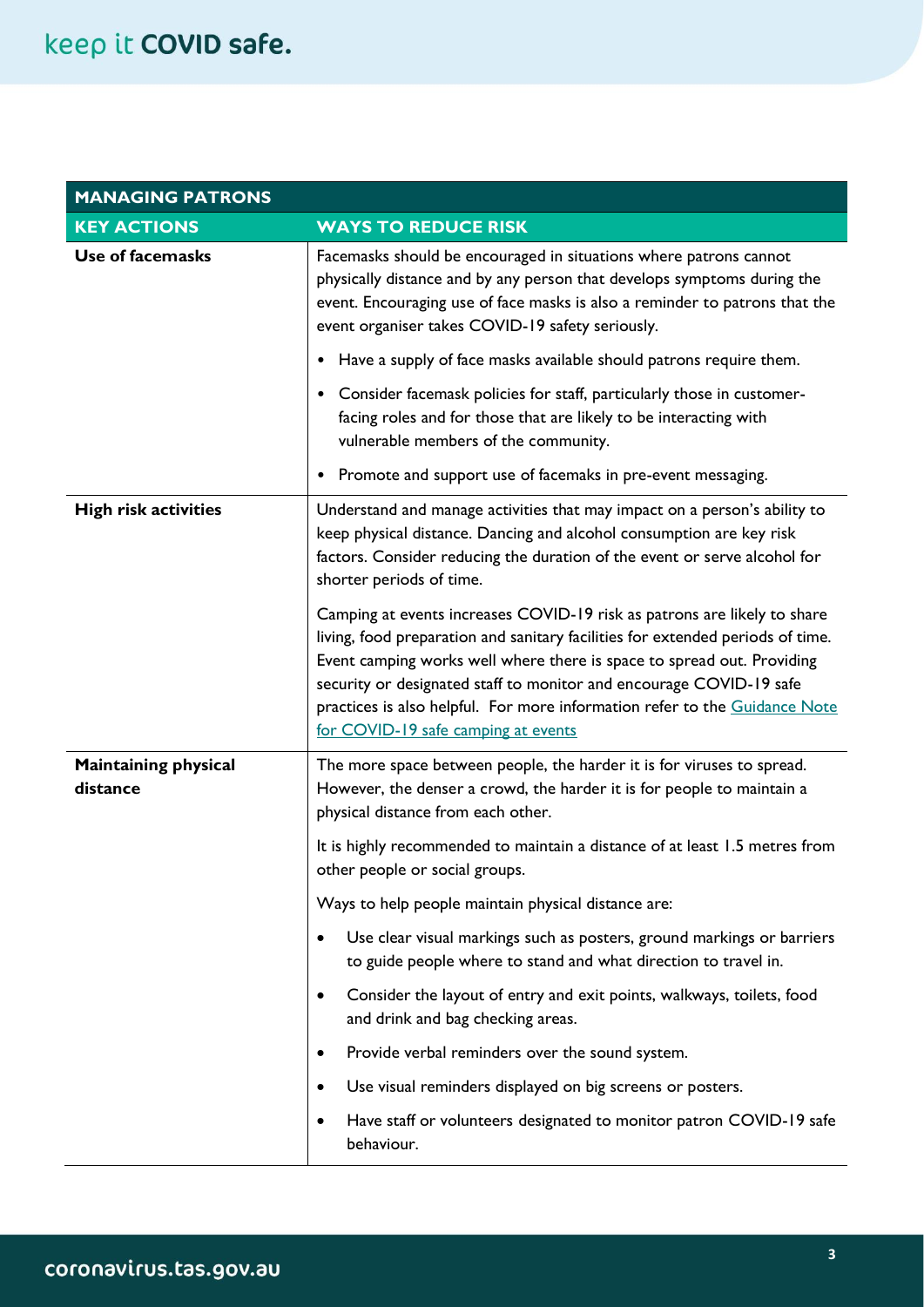| Queuing and congestion | Use multiple entry lanes and exit points.<br>٠                                                                         |
|------------------------|------------------------------------------------------------------------------------------------------------------------|
|                        | Provide space for queuing so that walkways are not blocked.<br>$\bullet$                                               |
|                        | Install temporary fencing or crowd control barriers to enable a snake-<br>$\bullet$<br>like formation.                 |
|                        | Install directional signage or ground markers such as arrows on the<br>$\bullet$<br>ground or other areas.             |
|                        | Stagger entry and/or departure times.<br>$\bullet$                                                                     |
|                        | Add additional stallholders or vendors to encourage people to spread<br>$\bullet$<br>out across the grounds.           |
|                        | Have staff or volunteers designated to monitor patron COVID-19 safe<br>$\bullet$<br>behaviour.                         |
|                        | Examples of activities where queuing and congestion are more likely and<br>may need to be managed differently include: |
|                        | popular children activities such as face painting and competitions                                                     |
|                        | food, drink and merchandise vendors<br>$\bullet$                                                                       |
|                        | time-limited and scheduled displays and events such as competitions,<br>٠<br>races, fireworks and woodchopping         |
|                        | sideshow carnivals and other interactive activities                                                                    |
|                        | races that draw crowds to a trackside or focus area                                                                    |
|                        | bonfires, stages and dance party tents.                                                                                |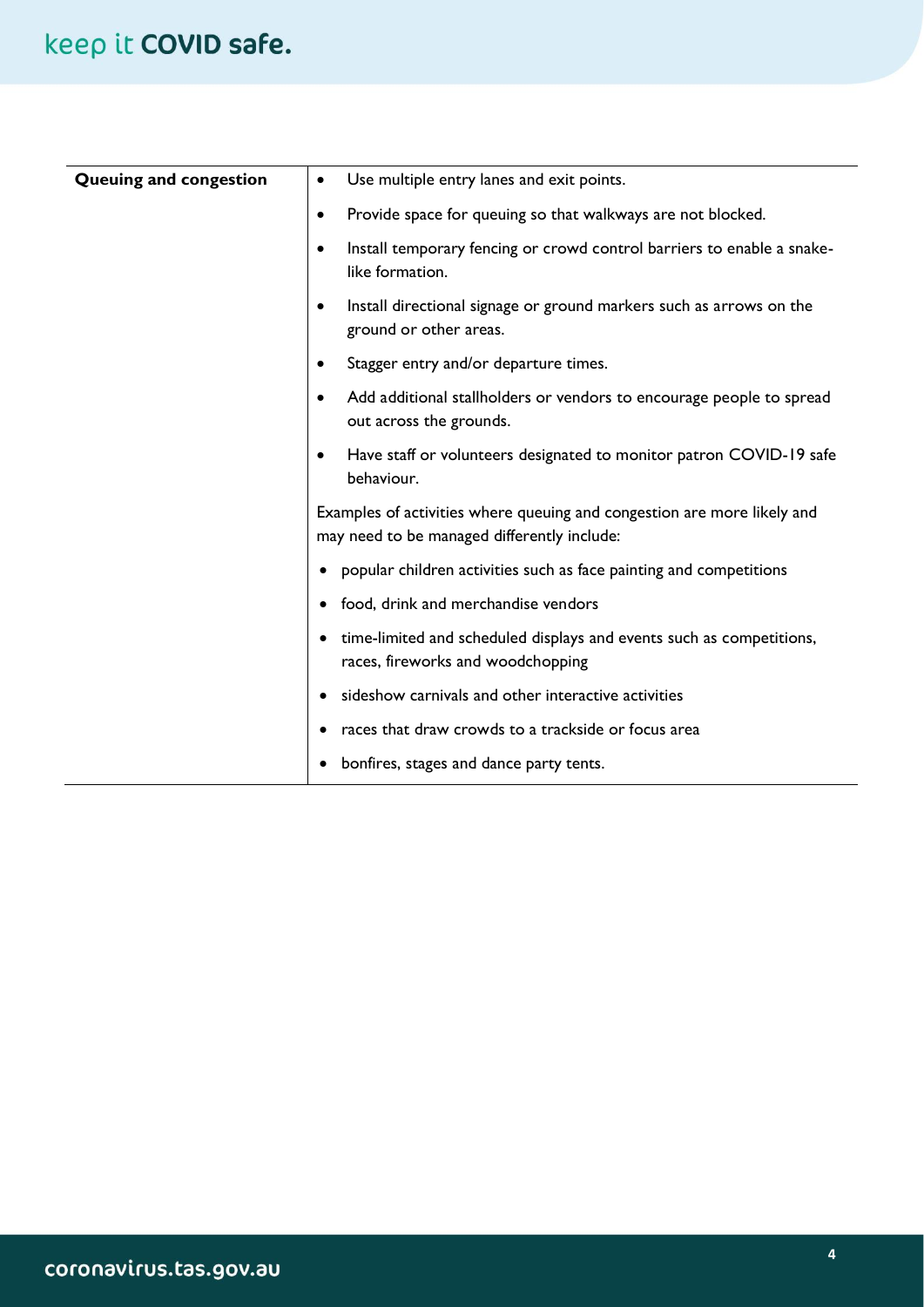| <b>Reduce over-crowding</b> | Ensure there is adequate space within a venue to provide patrons with<br>choices about where to go to maintain physical distance.                                                                   |
|-----------------------------|-----------------------------------------------------------------------------------------------------------------------------------------------------------------------------------------------------|
|                             | Local council requirements for capacity of outdoor areas and indoor<br>building occupancy limits may also apply to the venue.                                                                       |
|                             | Ways to minimise the potential for large numbers of people in the one<br>space at a time:                                                                                                           |
|                             | Use a ticketing system so you know how many patrons will attend.<br>$\bullet$                                                                                                                       |
|                             | Use patron counting apps or manual clickers.<br>$\bullet$                                                                                                                                           |
|                             | Use zones to reduce mixing.<br>$\bullet$                                                                                                                                                            |
|                             | Provide session times or 'one-in one-out' attendance management.<br>$\bullet$                                                                                                                       |
|                             | Install signage stating the maximum number of people that can be in an<br>$\bullet$<br>area; this helps patrons self-regulate and works well in small areas<br>where it is easy to do a head count. |
|                             | Encourage patrons to be seated; remind patrons to bring their own<br>٠<br>chair or rug, or provide seating.                                                                                         |
|                             | Remind patrons to stay within allocated seats or spaces.<br>$\bullet$                                                                                                                               |
|                             | Move the event outdoors or partly outdoors.<br>$\bullet$                                                                                                                                            |
|                             | For grandstand bleacher style seating, plan to have no more than two<br>$\bullet$<br>people per linear metre ie 50 centimetres per seat base.                                                       |
|                             | Designate areas for smoking – ensure these comply with tobacco<br>$\bullet$<br>control requirements and do not cross over with toilet and food<br>vendor areas.                                     |
|                             | Designate areas for dancing to ensure there is sufficient space or have<br>$\bullet$<br>a cap on the number of people in a dancing area.                                                            |
|                             | Have a VIP section in front of the stage; these areas generally provide<br>٠<br>patrons with space to spread out and may minimise crowding near a<br>stage.                                         |
|                             | Have staff or volunteers designated to monitor patron COVID-19 safe<br>behaviour.                                                                                                                   |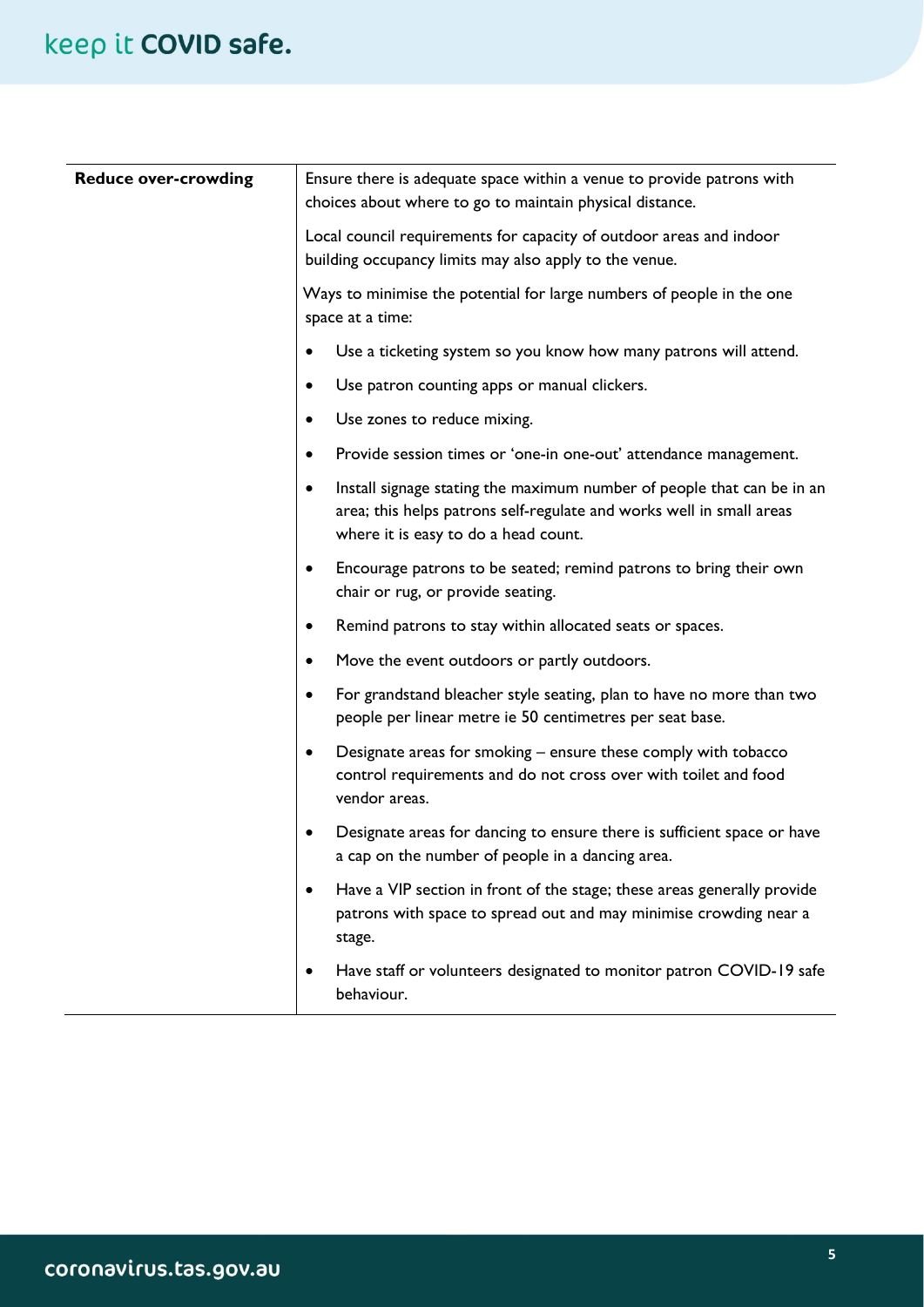| <b>CLEANING AND HYGIENE</b> |                                                                                                                                                                                                                                                |
|-----------------------------|------------------------------------------------------------------------------------------------------------------------------------------------------------------------------------------------------------------------------------------------|
| <b>KEY ACTIONS</b>          | <b>WAYS TO REDUCE RISK</b>                                                                                                                                                                                                                     |
| <b>Hand hygiene</b>         | A strong defence against viruses is for people to wash or sanitise their<br>hands regularly and to cover their mouth and nose when coughing and/or<br>sneezing.                                                                                |
|                             | Ways to support staff, volunteers and patrons to maintain good personal<br>hygiene:                                                                                                                                                            |
|                             | Provide hygiene stations with alcohol-based hand sanitiser around the<br>$\bullet$<br>event site and at entrances.                                                                                                                             |
|                             | Ensure toilets are working and bathrooms have running water for hand<br>٠<br>basins, liquid soap, disposable hand towels or dryers.                                                                                                            |
|                             | Ensure hygiene stations and bathrooms/toilets are checked regularly<br>٠<br>and restocked routinely at a frequency that is appropriate for the<br>crowd size.                                                                                  |
|                             | Factor patron usage and alcohol consumption into the number,<br>$\bullet$<br>location and cleaning of bathrooms, toilets and hand washing facilities.<br>Local councils can provide further information on the number of<br>faiclities needed. |
|                             | Display signs or posters in prominent locations that show good<br>٠<br>hygiene and hand washing practices.                                                                                                                                     |
|                             | Encourage cashless events.                                                                                                                                                                                                                     |
| <b>Venue cleaning</b>       | Appropriate and regular cleaning to remove viruses from surfaces is<br>important to prevent disease transmission.                                                                                                                              |
|                             | Ways to ensure venue hygiene:                                                                                                                                                                                                                  |
|                             | Have cleaning measures in place before, during and after the event.                                                                                                                                                                            |
|                             | Focus on high touch surfaces such as door handles, chairs, tables, food<br>and drink facilities, EFTPOS machines, rubbish bin lids and bathrooms.                                                                                              |
|                             | Use products approved by the Therapeutic Goods Adminstration<br>٠                                                                                                                                                                              |
|                             | Ensure cleaners are trained or suitably qualified to carry out cleaning<br>٠<br>and disinfection tasks.                                                                                                                                        |
|                             | Have a cleaning schedule that details cleaning and disinfection methods,<br>٠<br>areas to clean, the frequency and responsible person/s.                                                                                                       |
|                             | Consider using a professional or contracted cleaner or dedicated staff.<br>٠                                                                                                                                                                   |
|                             | If you have multiple session times at the event, ensure there is<br>$\bullet$<br>sufficient time between sessions for appropriate cleaning to occur.                                                                                           |
|                             | Cleaning tips for workplaces can be found at Safe Work Australia<br>Cleaning   Safe Work Australia (swa.gov.au)                                                                                                                                |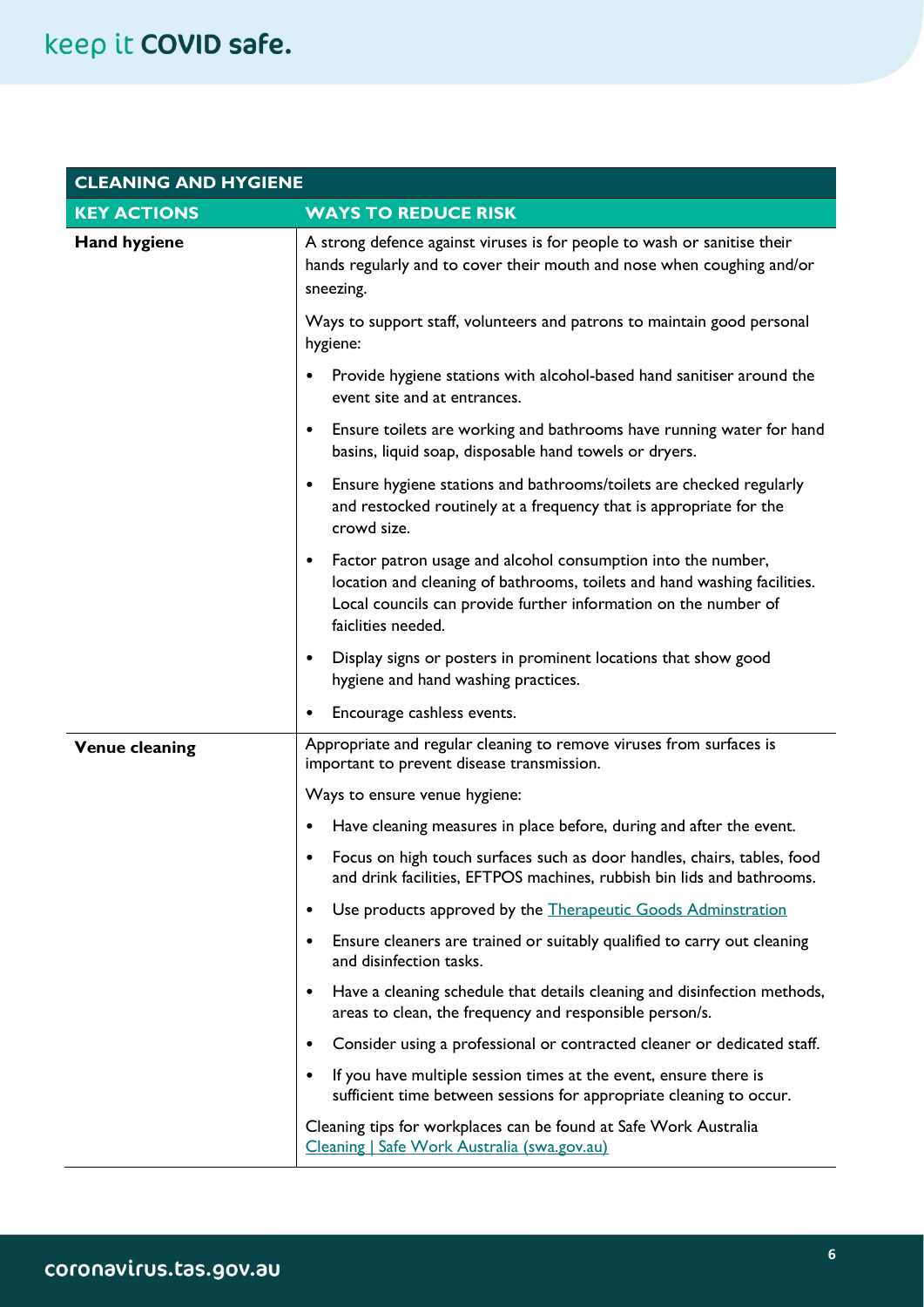| <b>WORKERS AND VOLUNTEERS</b> |                                                                                                                                                                                                                            |
|-------------------------------|----------------------------------------------------------------------------------------------------------------------------------------------------------------------------------------------------------------------------|
| <b>KEY ACTIONS</b>            | <b>WAYS TO REDUCE RISK</b>                                                                                                                                                                                                 |
| <b>Responsible person</b>     | Designate a person to be responsible for COVID-19 safety before, during<br>and after the event and to be a contact person if any issues arise.                                                                             |
| <b>COVID-19 Marshal</b>       | The role of a COVID-19 Marshal is to support event organisers to<br>implement COVID-19 safety at an event.                                                                                                                 |
|                               | The person does not need to be referred to as a marshal, this is just a<br>term that is commonly known to the public.                                                                                                      |
|                               | A marshal should be visible, easily identifiable, appropriately trained and<br>over the age of 18 years.                                                                                                                   |
|                               | The types of things a marshal can help with include monitoring for unwell<br>people, the availability and use of hand sanitiser and/or soap, cleaning logs,<br>physical distancing, overcrowding and high risk activities. |
| <b>Training</b>               | Staff, volunteers and COVID-19 marshals that are briefed on how COVID-<br>19 safety will be managed at the event will be more likely to deliver it<br>effectively.                                                         |
|                               | Have contingency plans in place if a key person becomes unwell or if there<br>is a staff shortage.                                                                                                                         |
|                               | Ensure staff and volunteers:                                                                                                                                                                                               |
|                               | know what to do if patrons are non-compliant or who to report issues<br>$\bullet$<br>to, such as the responsible person or event organiser.                                                                                |
|                               | are made aware if other event staff, contractors, performers, or<br>$\bullet$<br>vendors become COVID-19 cases before, during or after the event.                                                                          |